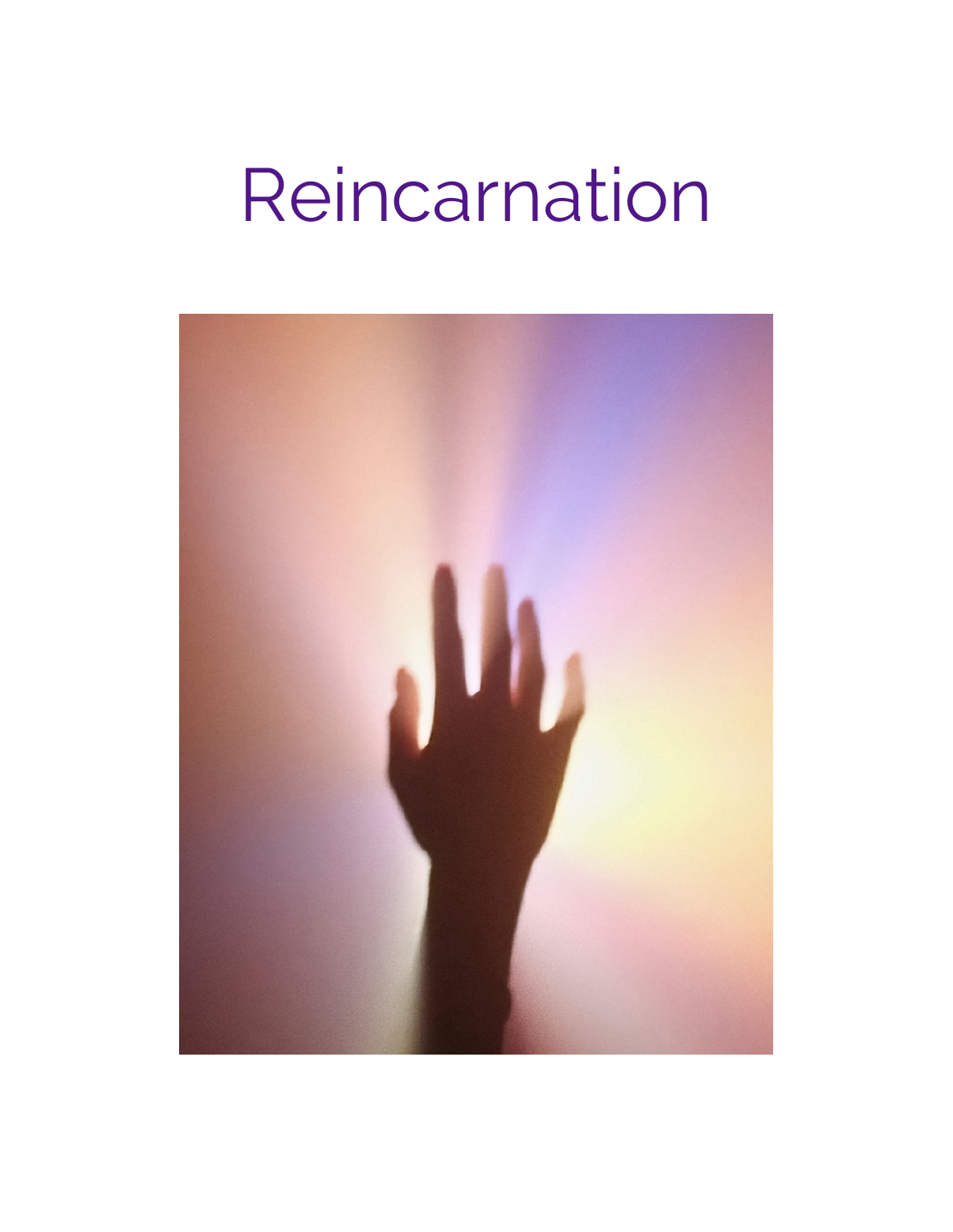Most of this information contained in this eBook, is from the 13-semester course of study. This topic is taught in the public adult schools by the Metaphysical Center in New Jersey. Research by teachers and students in these classes have been incorporated into the information from other sources, both online and print, with every attempt at paraphrasing it.

This "quick book" is offered to you for free for attending the Reincarnation and Past Lives podcast given by Kate and Peggy Neligan.

This information is copyrighted 2022 by MCNJ – Metaphysical Center of New Jersey.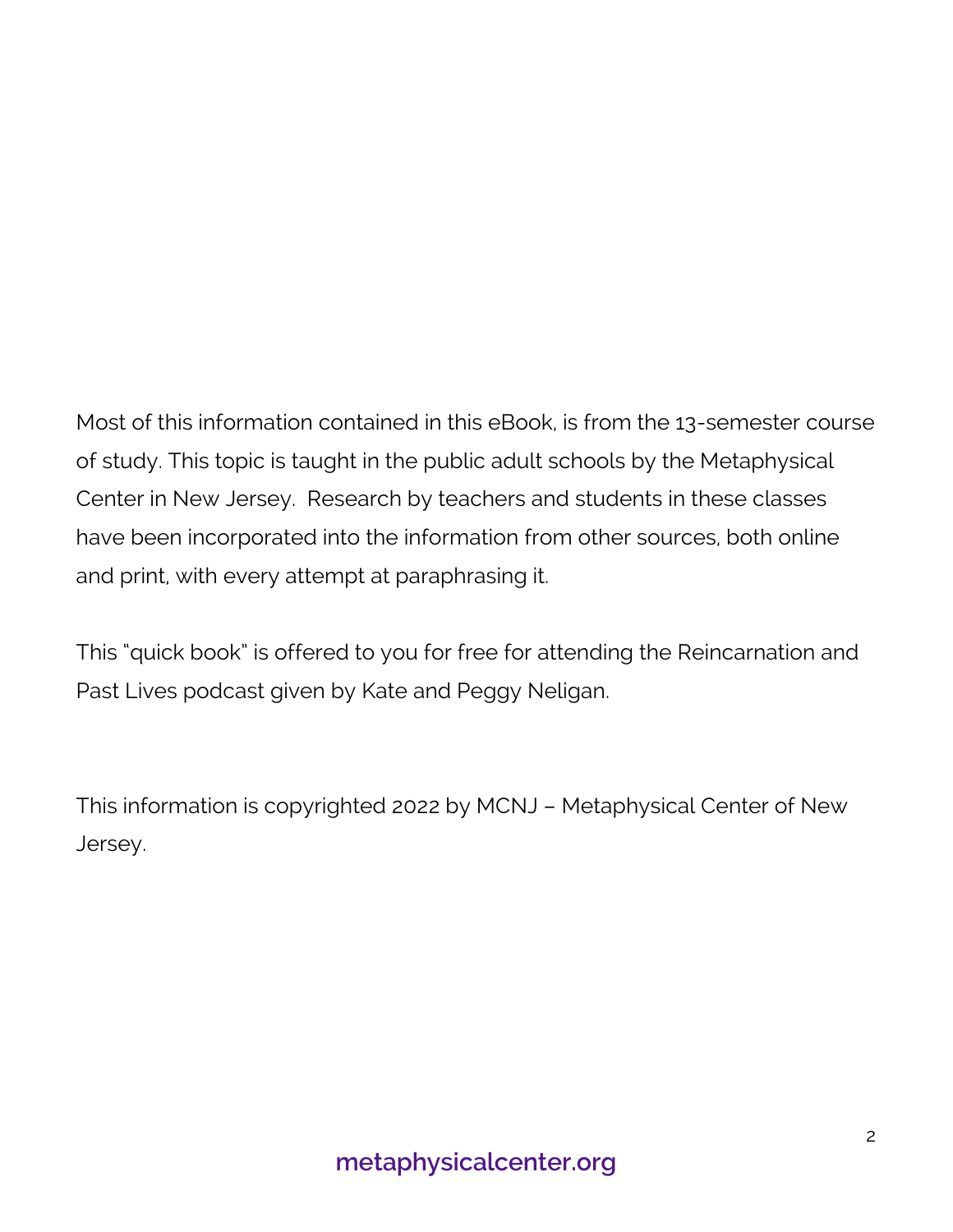*Some of the concepts discussed in this lesson on Reincarnation are covered more fully in other topics that usually precede the topic of Reincarnation. Those classes will be available on the Metaphysical Center website in the near future.* 

#### Introduction and Overview

**Reincarnation** is an expression of the Cosmic Law of Rhythm in the meaning "descent for the purpose of ascent." The teaching is that each individual soul experiences many lives on this earth plane or some other planet or dimension progressing through a field of matter—the lowest vibration—in order to raise the vibration of the soul to a higher and higher connection with the ALL.

Another way to say this is to use the phrase: involution for the purpose of evolution. We *involved* ourselves in continually lower vibrations as we descended through the planes of reality until we reached the dense physical level—a spark of the Divine sent forth into the material world.

When we reached this plane, we began to ascend or evolve back to the Godhead. The reason for this process is to learn to become co-creators with the Divine Father-Mother ALL. Although we are sparks of Divinity, we are not perfectly divine and therefore cannot create as our "divine parents" can. In order to become a creator one must learn the laws of creation; one must master the laws relevant to the world of shape and form. We must learn the laws firsthand. Rebirth on the physical plane is the opportunity to manipulate our forms and minds and emotions and bring them to higher and higher states of being each time.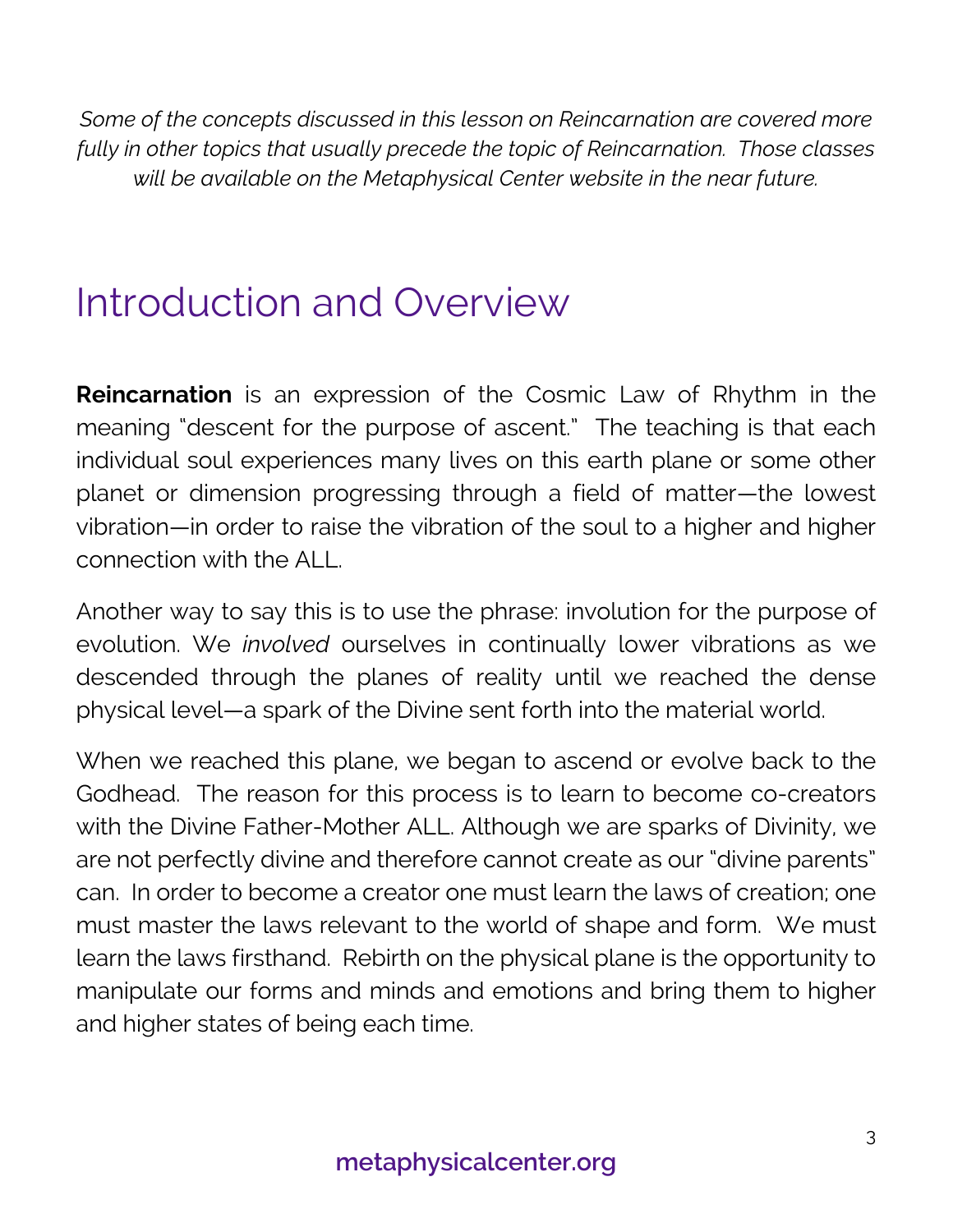#### What Reincarnation is and what it isn't

Some people view reincarnation as a punishment for past wrong deeds. Metaphysics teaches that reincarnation is a journey of growth for the soul on the physical plane. The soul is eager to face more experiences in matter, to develop more talents, and to pay off or redeem old karmic debts. It is a step forward, a progression of greater opportunity. Once we leave the physical body, we review our old life lessons and reincarnation provides opportunities to learn new ones. Just as death of the worn-out body is a release not a punishment, so, too, is rebirth into a new form or body.

In terms of paying off or redeeming karmic debts, we need to understand that karma is basically the Law of Cause and Effect or compensation. Whatever we cause on the physical plane, has an effect—good or bad and one lifetime may not be enough to balance out those effects. Karma is covered more fully in another lesson.

Reincarnation is not random or accidental. There is no capricious God who on a whim sends you into a lifetime of poor health for example nor is there a just God who would cause you to live only one lifetime with so many variations and discrepancies between people.

From the Latin, reincarnation means the act of going again into the flesh. Some traditions use the term **transmigration** instead of reincarnation meaning the act of moving across from one level to another. Transmigration sometimes has the meaning of crossing the kingdoms of nature; for example, coming back from a human life to an animal body. Metaphysics uses the meaning of "from body to body" but within the same kingdom of nature so humans will always come back as humans until they mature spiritually to the next level of the Masters.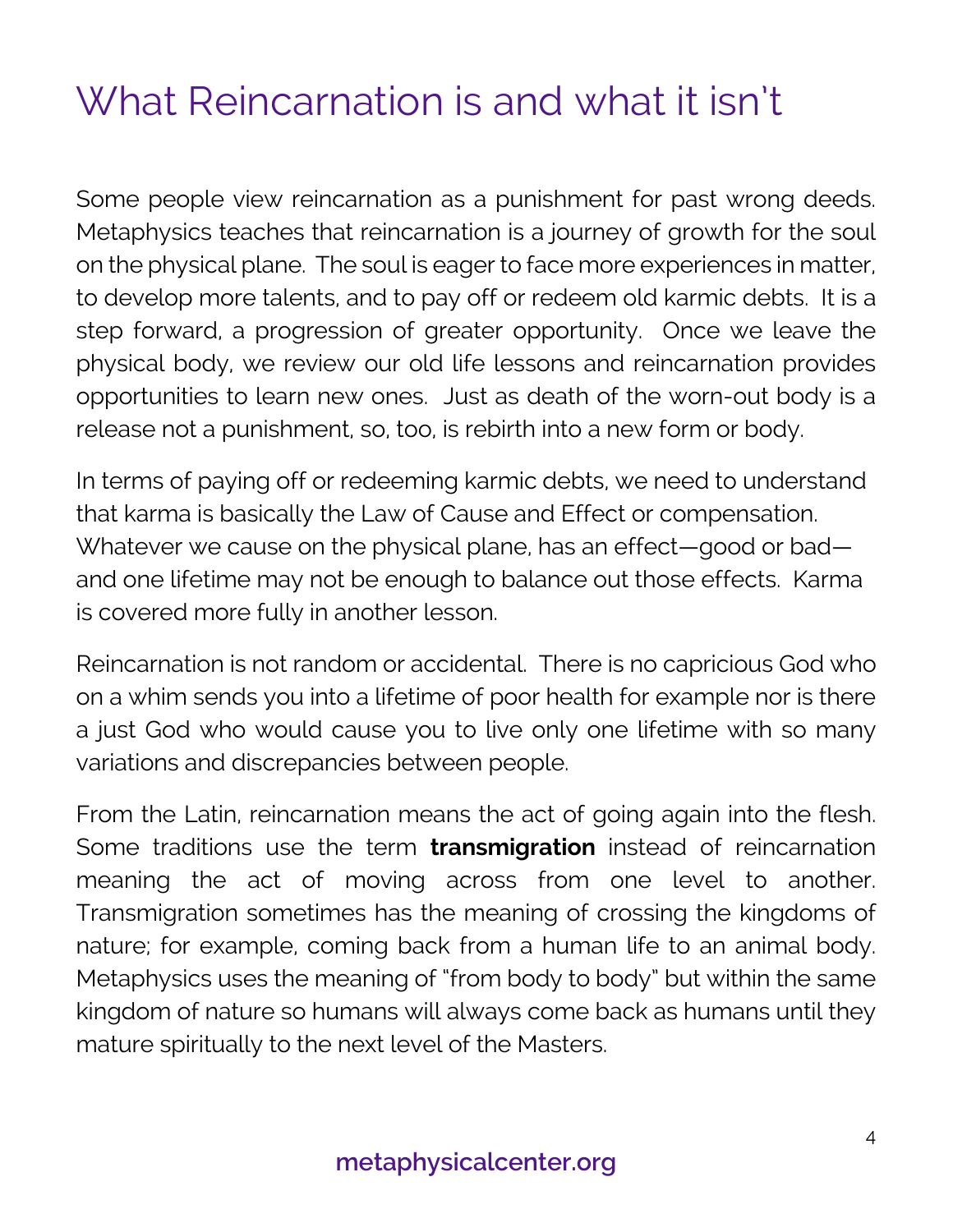#### What actually reincarnates?

There are two aspects of the human self: the Higher Self and the Lower self.

The Higher Self is the relatively permanent part of us and might be compared to a computer chip which contains all the information about your life. The Higher Self is the part of us that actually reincarnates. It is made up of **SPIRIT OR DIVINE SPARK** and its home is on the Plane of Virgin Spirit; the **SOUL** which is the individualized part of Spirit and has its home on the Intuitive Plane; and **HIGHER OR ABSTRACT MIND** whose home is on the four higher levels of the Mental Plane.

The Lower self means the self is more involved with the lower planes. It allows us to function in the dense physical world. It is made up of the physical (which includes the personality and ego), the astral (which is the emotional), and the lower three levels of mind (the concrete mind which houses the memory in the brain and is different in each lifetime).



*The Higher Self, represented by the upward pointing triangle, is composed of the Divine Spirit, the Soul, and the Higher Mind. The Lower Self, the downward pointing triangle, is made up of the astral or emotional body, the concrete or lower mind, and the physical body.* 

#### **metaphysicalcenter.org**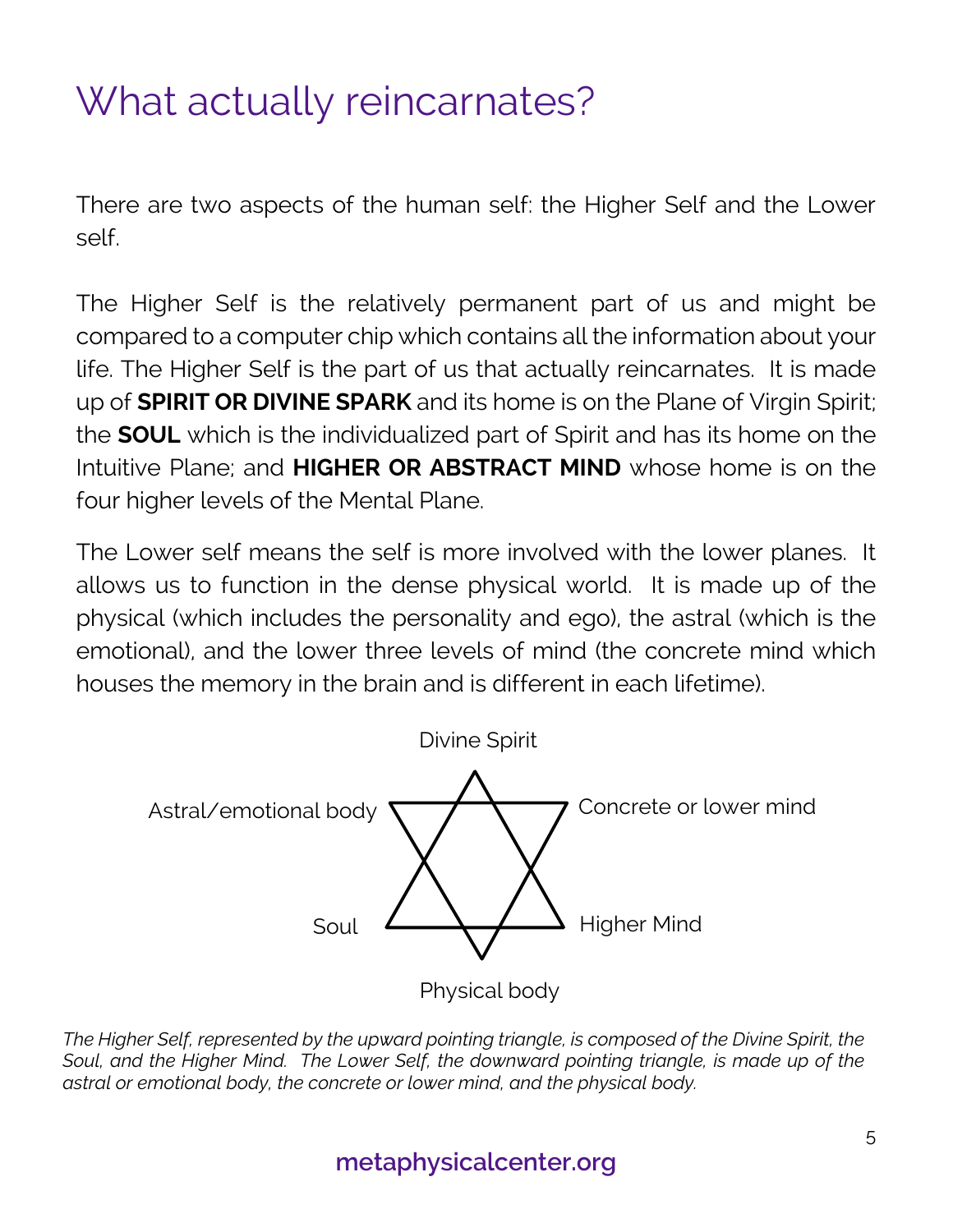### Ready to Reincarnate

Reincarnation is similar to a student who returns to school after summer vacation. The soul has been learning lessons on the higher planes and is eager to return to the physical realm to experience the curriculum only available on the dense material plane.

When we're ready to incarnate there is a process we go through that involves attracting new energy fields or bodies as we move through the different vibrational planes. Between the Mental and Intuitive Planes we get a Causal Body which is an energy field that contains the three permanent seed atoms: mental, emotional, and physical. When we are ready to incarnate again the seed atoms attract a different mental, astral, and etheric body based on the soul's needs. Then it chooses its physical body to be worn in the new lifetime.

We are guided in these choices by higher beings called the Lords of Karma or Lords of Lipka in the Eastern traditions or the Recording Angels in Western tradition. They are part of the Elemental Kingdom whose job is to create, manifest, and eventually break down the forms we inhabit. They are like universal guidance counselors helping us with our choices. More mature souls make their own choices with very little guidance while less mature souls have a course of study for their new lifetime chosen for them based on their soul's needs. Following the Law of Correspondence (as above, so below), our educational system on earth is similar. In Kindergarten we have no choice what to study in school while advanced levels of college allow much freedom of choice in the courses taken.

The soul chooses its family, nationality, gender, religion and all it requires in order to learn the lessons it needs to learn. Maybe one course is being born deformed or another with great beauty or wealth or with an alcoholic father all of which will bring many lessons. We live lives as females and males, rulers and paupers, Buddhists and Jews, and so forth. Our course of study is chosen before we come to planet Earth based on the decisions our soul made on the other plane.

#### **metaphysicalcenter.org**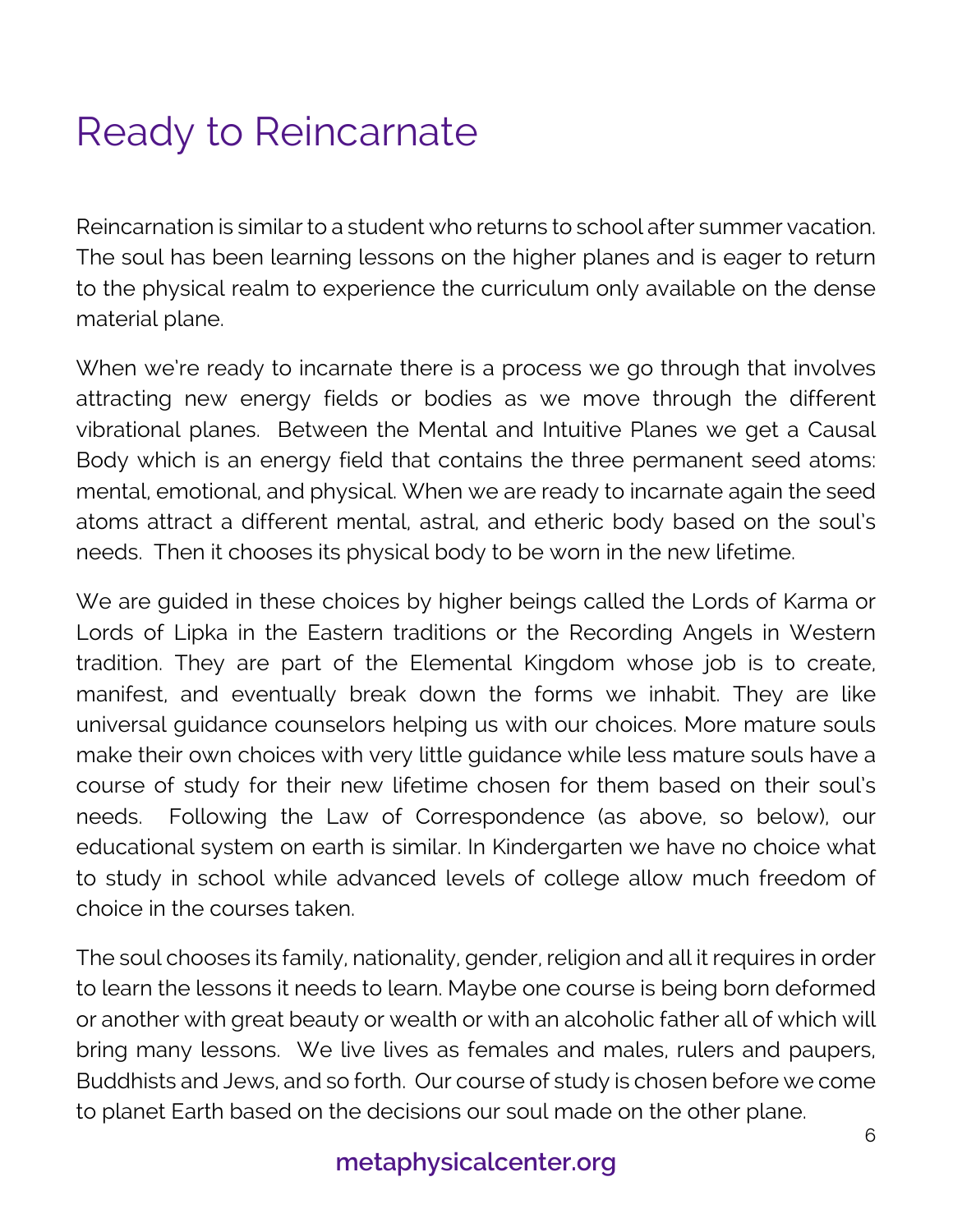### When the Soul enters the physical body

According to the ancient wisdom teachings, the Soul enters the body at the first breath. Other traditions believe otherwise. In the Bible, God breathed the breath of life into Adam. During pregnancy, the soul hovers around the mother and fetus as an astral body, mental body, and intuitive body so the fetus can experience emotions, thoughts, and intuitions even before the first breath in the physical body.

Souls change as they mature. The acorn and the oak are the same entity but the tree is the mature form. As humanity evolves, we will identify more with the group soul rather than our individual soul. Jesus and Buddha saw their oneness with mankind, but we see ourselves as separate because we are spiritually immature.

Early in life, up to the age of 35, the soul recapitulates an accelerated review of past lives. Then it begins to learn new lessons. That is why people change dramatically in the middle years of their life. We have many learning experiences before we are "mature" and that is why there is reincarnation for new learning opportunities.

Why don't we remember our earlier learning? If we remembered every lifetime we would be too overwhelmed and confused to function in this lifetime. There is a story of the Angel of Forgetfulness. When we are born, the angel puts her finger on the infant's mouth causing the indentation we see (called the philtrum) sealing off the memory of past lives. Much like an actor in a play, it would be impossible to function as a new character if all the old roles interfered with the new individual.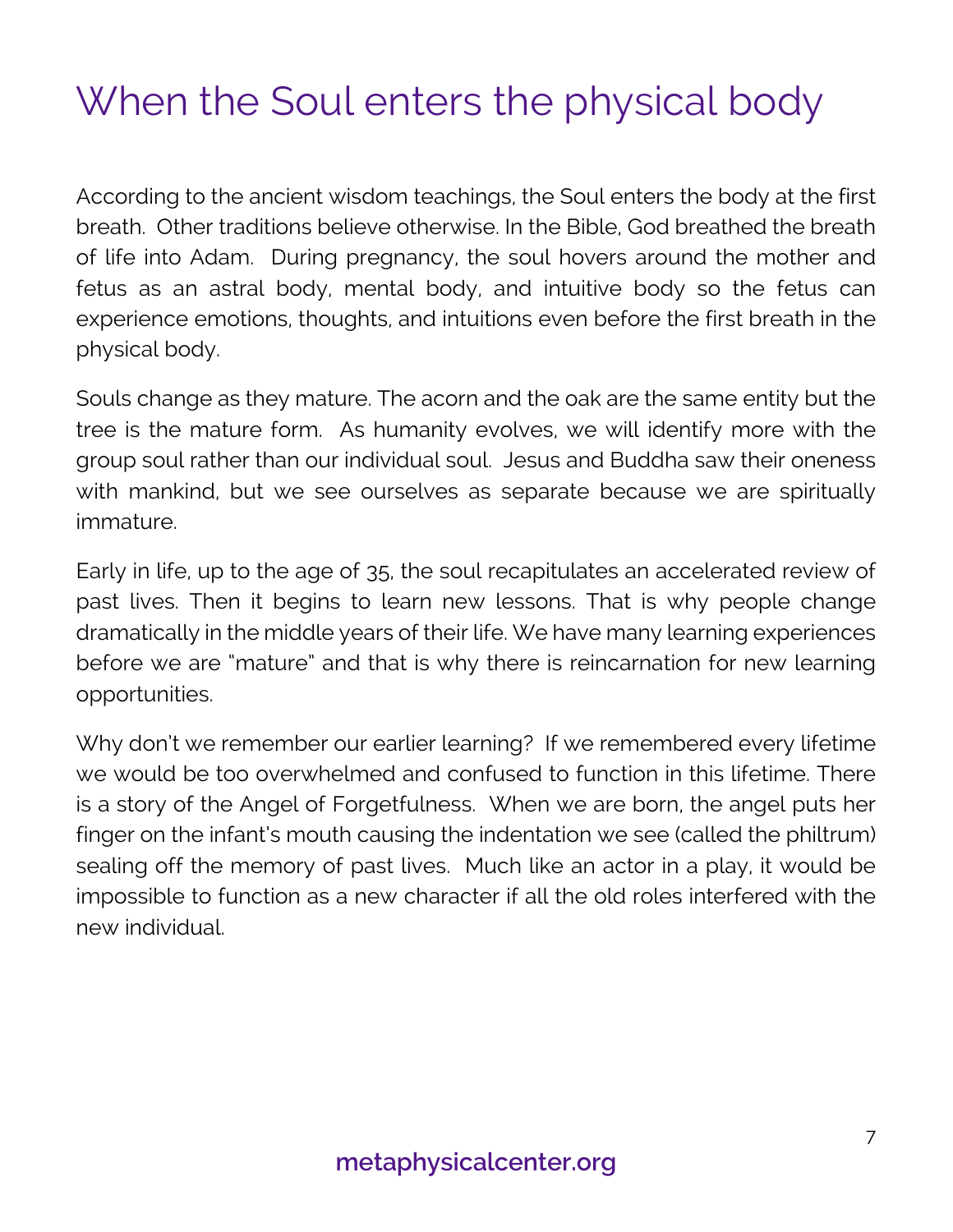#### Time Spent Between Incarnations

The amount of time spent before reincarnating varies due to the needs of the soul. Some souls spend a lot of time on the astral, or mental, or intuitive or even higher spiritual planes. It depends on the record of good the soul accomplished during the previous incarnation. The more good you do, the higher your vibration becomes and the longer you can last on a higher vibrational plane.

The Rosicrucians used to say people incarnate once every 1,000 years as a male and once every 1,000 years as a female. Later they amended it to once every 144 years. Now, there are some schools of thought that say people can incarnate in as little as three days.

We are told that after wars, when so many young people are killed, there is an increase in the birth rate because many souls want to return to the physical plane perhaps to finish an incomplete curriculum.

Most schools of thought say we incarnate in both genders while some believe we incarnate primarily in one sex unless there is a reason to incarnate in the opposite sex. Often people come back in a race or religion that they previously persecuted, not as a punishment but as a way to avoid the mistakes of prejudice. We learn not to make the same mistakes by experiencing the pain we caused others.

We tend to incarnate with the same people because we still have ties to them. We may owe them a karmic debt, or we may need to receive karmic pay others owe us. There is a tendency for people to incarnate in family groups because they are attracted to one another or because they have to work out unfinished business.

There is a group soul concept known as the "general sparks" which is a larger group than the individual family groups. Souls who are part of a larger group soul are also attracted to one another. Think of the groups or organizations to which you belong. Parents and children often reverse roles when they return as

#### **metaphysicalcenter.org**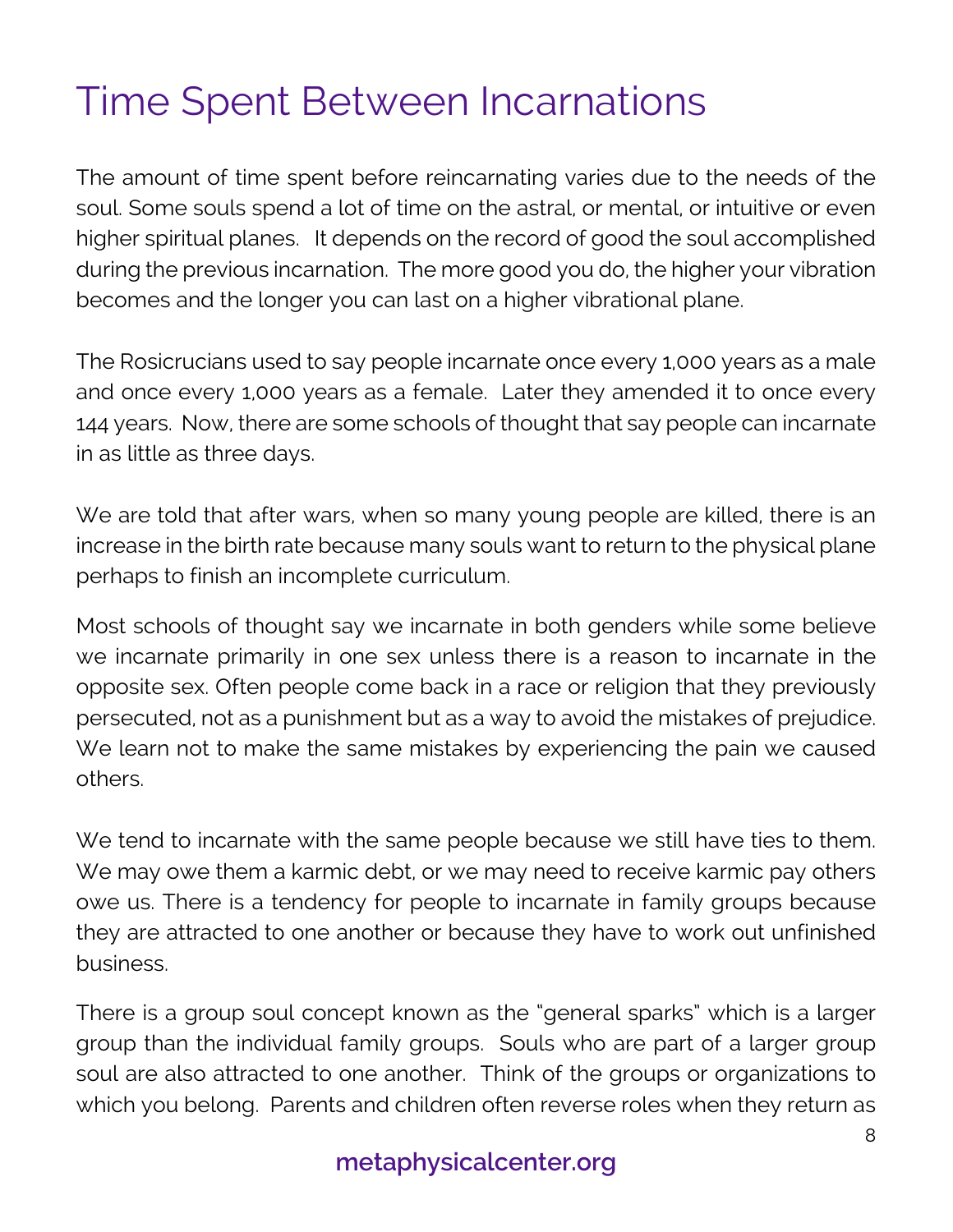well as husbands and wives, friends, lovers, and business and political associates.

## Conditions Which May Be Explained by Reincarnation

**Child Prodigies and Geniuses** are those born with incredible wisdom and talent. Mozart composed from age five, for example. People may come into this lifetime gifted in art, music, mathematics, etc. Frank De Felitta wrote the book *Audrey Rose,* supposedly because his son played banjo like a professional on his third birthday. When asked how he did it, his son said: "I don't know, my hands just know what to do." This event started interest in reincarnation and De Felitta wrote *Audrey Rose*, the story of child who died in a fire and was reincarnated with fear of fire, flashbacks, and nightmares etc. about this experience.

**Psychic Ability** is often strongly present in young children as they are born with it, and use it when young, but it is often culled out by adulthood. The continuity principle of karma **s**tates that once you develop something you are apt to return with it more fully developed. It may be a choice not to focus on it in this lifetime, however. A child may want to be a fireman but graduating college changes his mind. If you feel strongly compelled to do things, do them as they may be a soul urge.

**Love at First Sight** can happen with children as well as adults. There is an instant rapport and closeness. People feel they know one another very well at the first meeting. This experience is not only true in romantic love but in other relationships as well.

**Seemingly Lucky or Unlucky People** because they have developed certain attitudes about life based on past life experiences which they bring into this lifetime and therefore it affects their experiences. It may also be dependent on astrology especially if Jupiter, the good luck planet, is ruling a chart.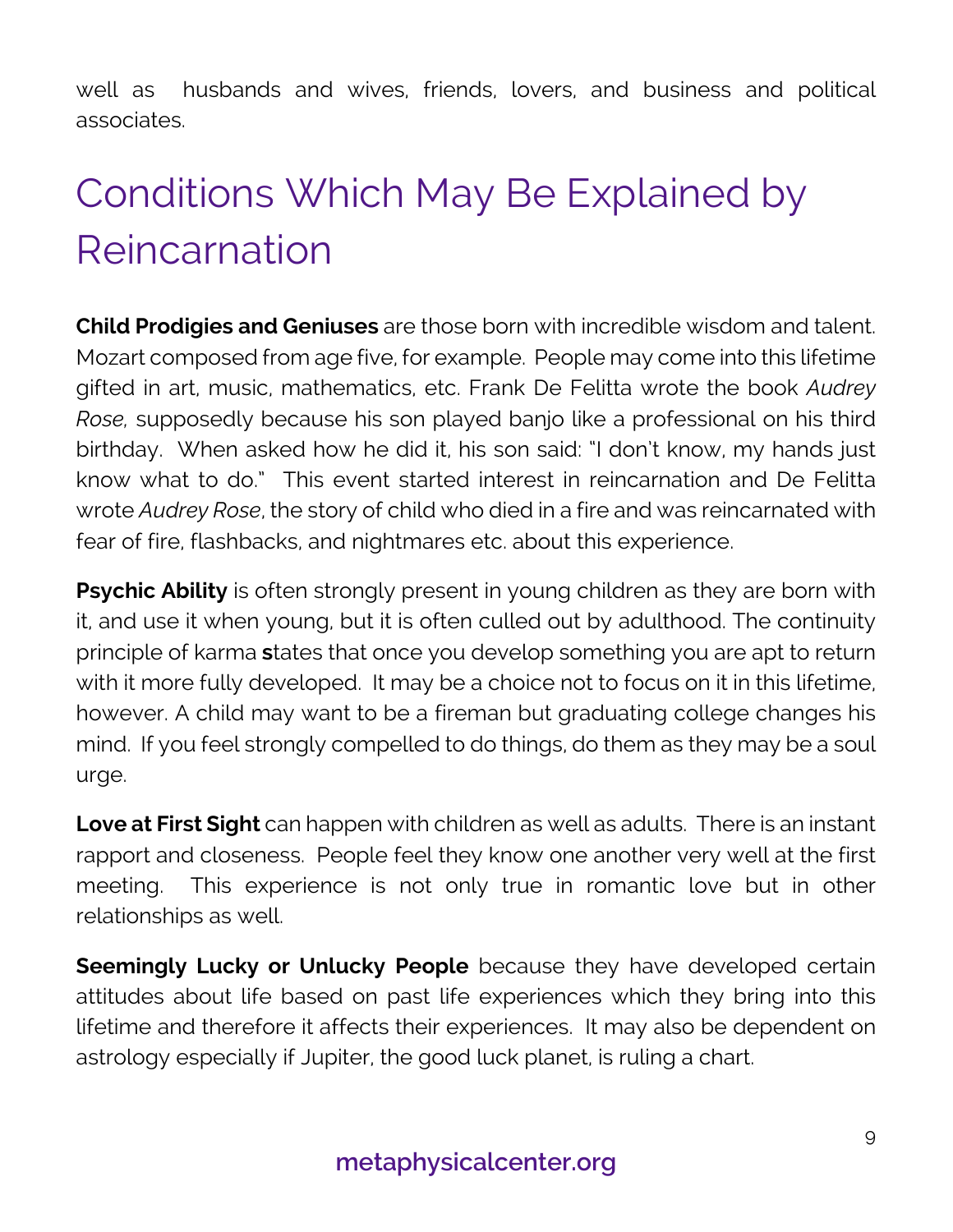**Spontaneous Past Life Recall** which cannot be explained by current experiences in this lifetime, such as an attraction to a location, are often the result of having lived there in a previous life. It is true that this knowledge can come through *remote viewing* instead of as the result of reincarnation only. People can project their consciousness to an unknown place and learn about it. This is present or future knowledge rather than past knowledge.

**Memories of past lives** sometimes occur in children who come in with memories which may or may not fade as they grow older. Sometimes parents discourage these types of memories as well. There has been some research done on this and several books are available to explore. We are told that eventually we will reach the stage of consciousness where we will be able to remember all of our lifetimes as we mature spiritually.

**Deformity or Death of an infant or young child** may be explained by reincarnation. Everyone in these experiences learns from them—the soul of the deceased, the parents, and everyone touched by this life. Sometimes a very high soul chooses to return in a deformed body in order to have certain experiences. There may be many reasons why things happen, so it is important to never be too glib or judgmental.

This is one of the dangers in this field saying someone must have done something horrible in a former life and they deserve that tragedy. That may be one explanation, but there may be 1,000 other reasons why people take on difficult lives. When an advanced soul takes on a difficult life, they can be an inspiration for others. They often maintain a positive attitude and have a radiance as they overcome terrible difficulties.

In the final analysis, it is not what happens to us, but how we handle what happens to us that makes all the difference in the level of spiritual maturity that we gain. Watch how others handle their problems. When your lower self is saying "why me, God?" your higher self will say "How can I learn from this—how can I grow from this?" This will help you to live through your problems, keep a positive state of mind, and gather the courage and strength to persevere.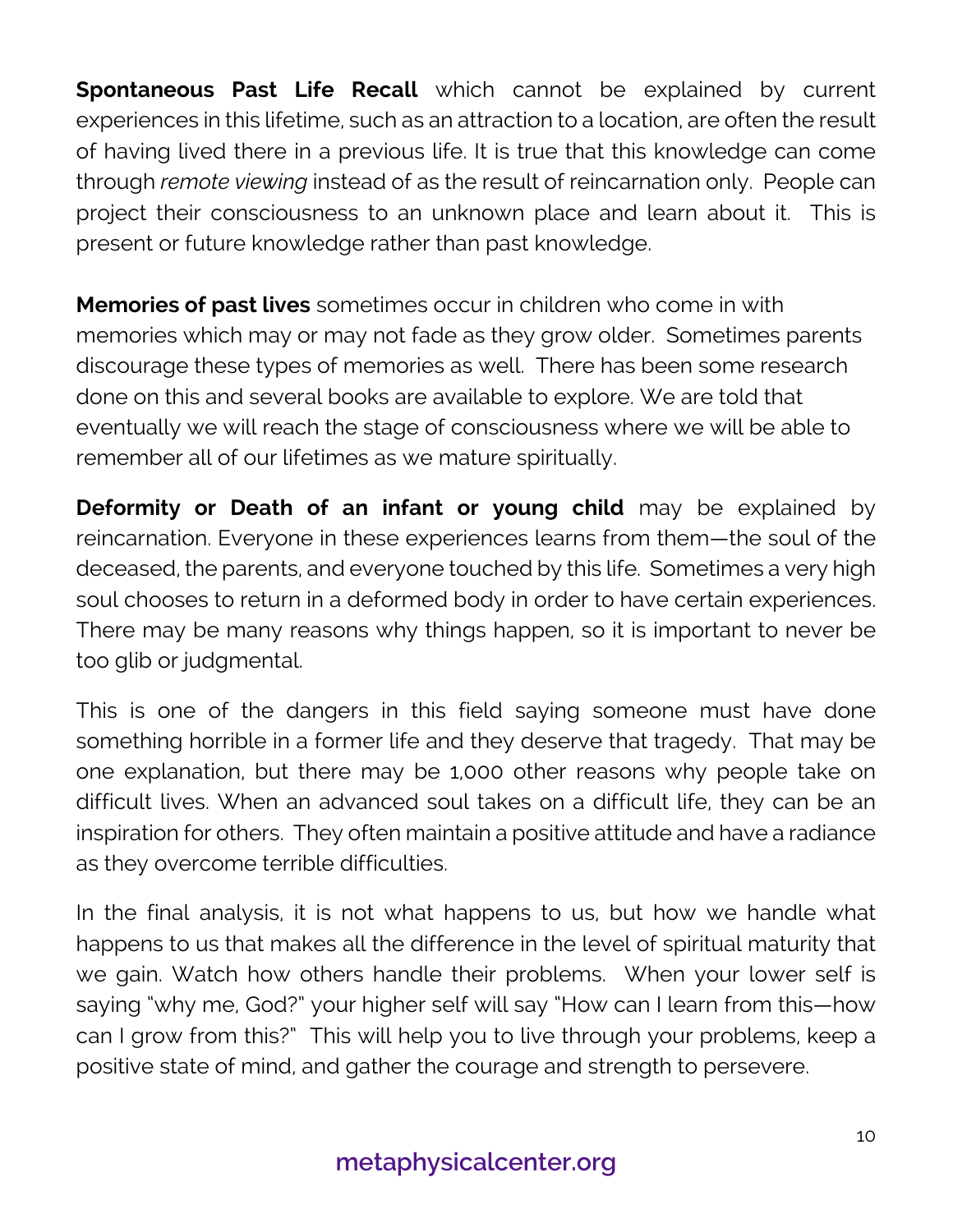**Hypnotic Regression** can help people to get in touch with past life experiences and clear them out this way. Not everything that goes wrong in this life is due to a past life and regression does not always solve the problems. Being aware of the cause is not all that is sometimes needed to remove the problem. Sometimes it takes hard work in this lifetime—self-discipline and self-mastery.

## Scriptural and Religious References to Reincarnation

Although these references are quite common, many people do not know that their religious beliefs include the concept of reincarnation.

In **Hinduism** there is a strong belief that souls come in continuously in order to have certain experiences and work out their Karma until they are perfected and become one with God or Brahma, as they call the Godhead.

**Buddhism** teaches that the goal of humans is to become free of the material world so we are no longer chained to the wheel of rebirth and can free ourselves from reincarnation on the physical and move on to life on the higher planes.

**Judaism,** in the days of the Pharisees, taught the doctrine of transmigration of the souls into other bodies. Today the Hasidic Jews (the mystical branch of Judaism) use the word "gilgul" which means transmigration meaning that the soul takes on different forms in order to experience the lessons it needs to learn. Many Jews, even rabbis, would be surprised that this is one of the essential teachings of both Orthodox and Mystical Judaism. A statement in an earlier book of Jewish discourses states that there is no one in physical incarnation at this time who is here for the first time—nobody.

In **Christianity,** the beliefs come almost entirely out of Judaism. Most early Christians believed in reincarnation. At the Council of Nicea in the third century AD this belief in reincarnation was declared anathema. At that time there was a controversy in the Church. The Council was called to codify beliefs and the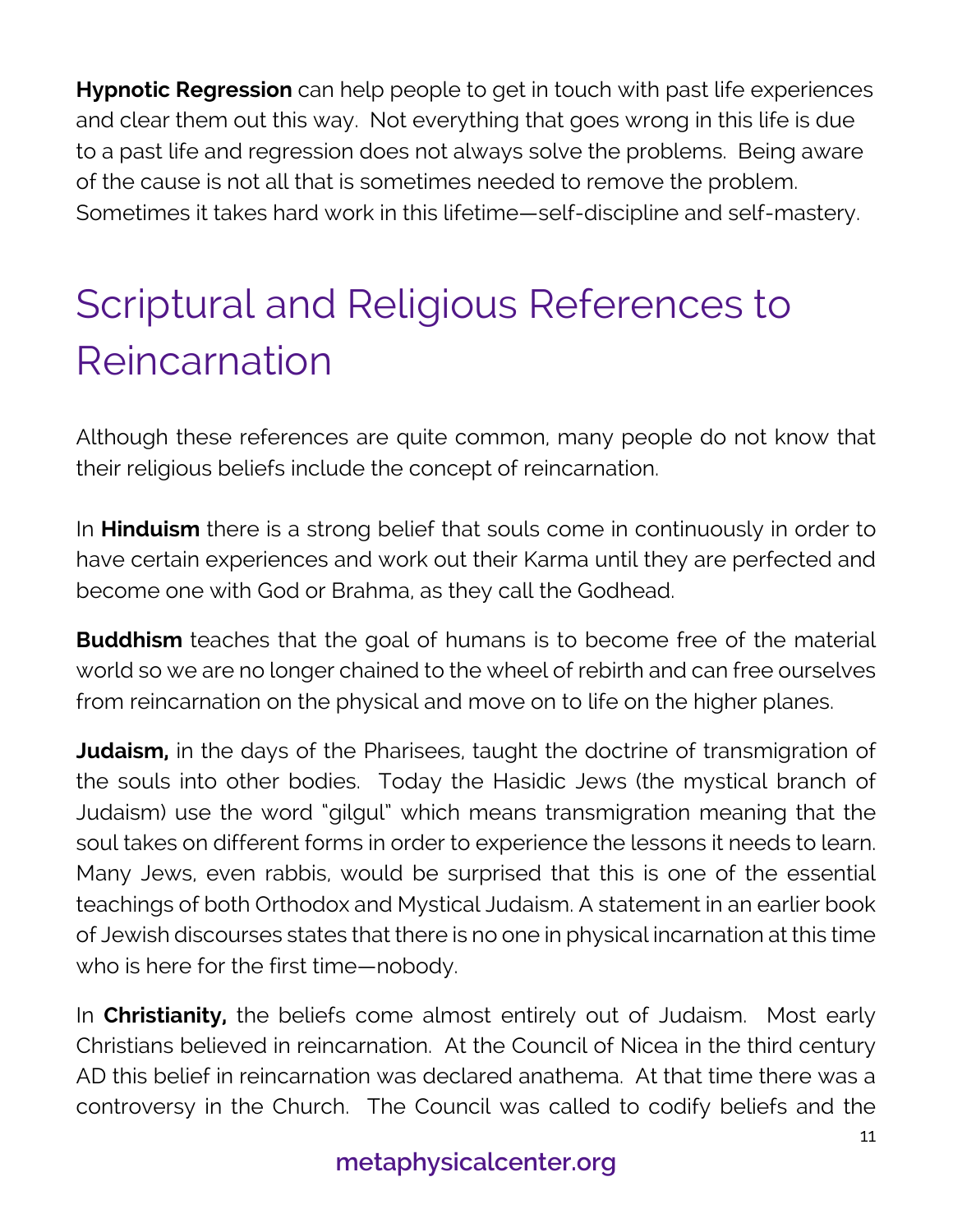decision on reincarnation was made before one segment of the clergy arrived who believed in the pre-existence of the soul. This was a political decision that was reinforced in the fifth century AD by the council of Constantinople.

Many passages in the New Testament refer to reincarnation. John 1:25 Matthew 16:14 Matthew 11:10, 14&15 John 9:1, 3

### Some People in History Who Believed in Reincarnation

1. **Henry Ford** was an avid believer in reincarnation and spoke openly about it.

2. **George Patton** believed he was a reincarnation of Julius Caesar and Alexander the Great. He said that he had experienced the places he was in during World War II long before he was ever there. This was referred to in the movie *Patton*.

3. **Benjamin Franklin** believed in reincarnation and made it very clear in his own epitaph which he requested to be inscribed on his tombstone.

*"The Body of B. Franklin Printer; Like the Cover of an old Book, Its Contents torn out, And stript of its Lettering and Gilding, Lies here, Food for Worms. But the Work shall not be wholly lost: For it will, as he believ'd, appear once more, In a new & more perfect Edition, Corrected and Amended By the Author."*

### Some Resources to Explore on Reincarnation and Past Lives

*Journey of Souls* and *Destiny of Souls* by Michael Newton. Research done by a psychotherapist over 20 years with patients who described their experiences with lives between their human lives.